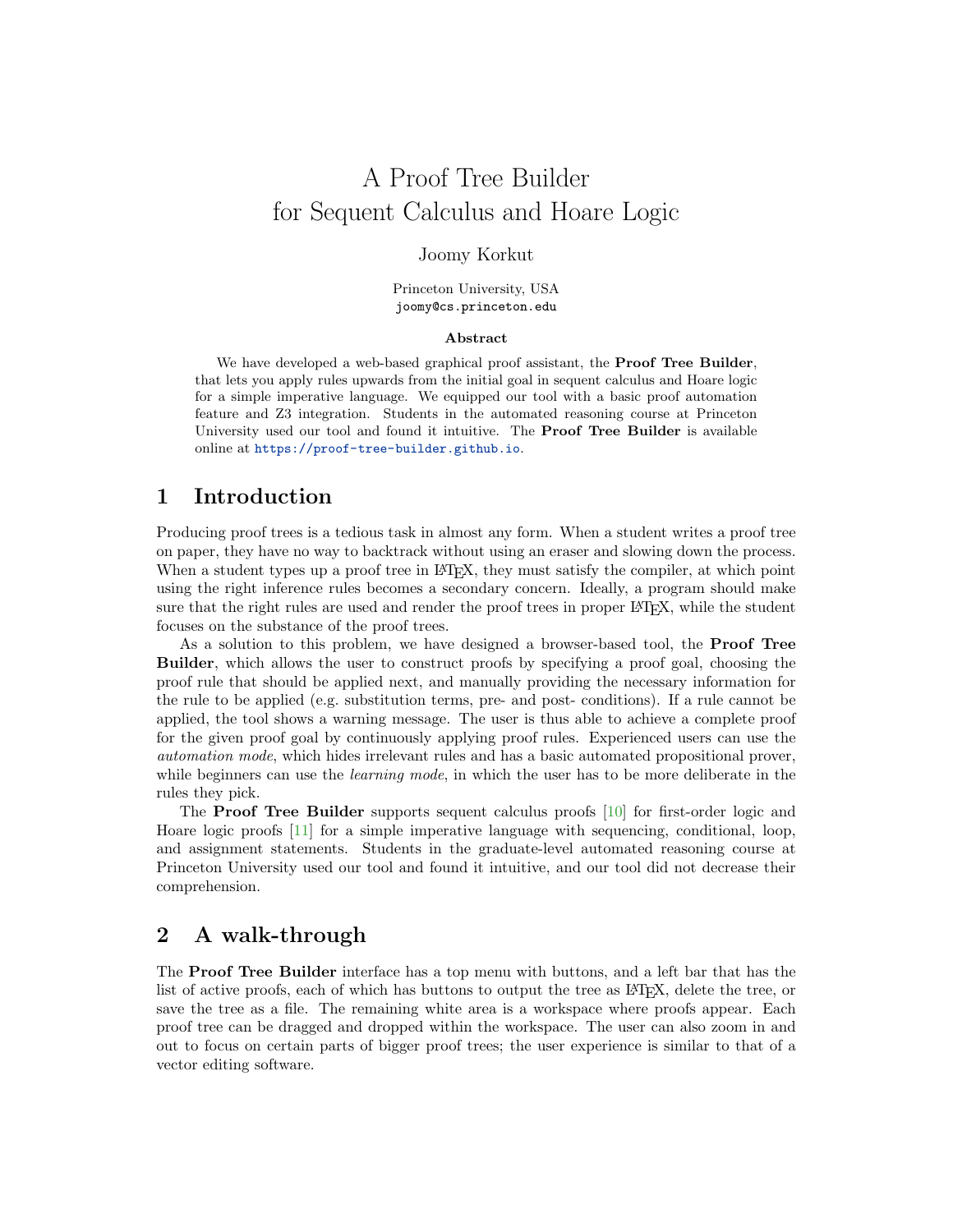Suppose the user wants to prove  $\vdash p \Rightarrow q \Rightarrow (p \land q)$  in the learning mode. They would start by clicking the Add LK Goal button on the top left and then their goal, as seen in [figure 1.](#page-1-0) The parser supports both Unicode characters such as ∧ and ASCII representations of them such as /\ and &&. As the user types, they can see how it is parsed below the text box. This feature helps the user double check the operator precedence and binder scopes. If there is a parse error, the user sees it below the text box in red.

|                                                                 | $\times$ |
|-----------------------------------------------------------------|----------|
| Enter an LK goal sequent:                                       |          |
| $ -p - > q - > p$ && q                                          |          |
|                                                                 |          |
| $\sqrt{a}$ : $\vdash p \Rightarrow (q \Rightarrow (p \land q))$ |          |
| OK<br>Cancel                                                    |          |

<span id="page-1-0"></span>Figure 1: Entering a goal in the Proof Tree Builder.

When the user adds a goal, they will see an incomplete proof tree in the workspace, as denoted by the orange line over the goal and the  $\bullet$  button on the right side of the orange line. When the user clicks on the  $\bullet$  button, a popup menu with all the proof rule options appear, as shown in [figure 2.](#page-1-1)



<span id="page-1-1"></span>Figure 2: Proof rule options popup menu after clicking the **button**.

For the goal in the figure, the user needs to apply the  $\Rightarrow_R$  rule, so they can click on the  $\Rightarrow$ button under Right connective rules and reach the screen in [figure 3.](#page-2-0) The proof then proceeds with one more application of the  $\Rightarrow_R$  rule and an application of the ∧<sub>R</sub> rule. After the latter step, both premises of the rule will turn into incomplete proof trees, as seen in [figure 4.](#page-2-1) These incomplete proof trees should be completed separately the user. This proof can then be finished by applying the ID rule in both incomplete subtrees.

After a proof rule has been applied, the user sees two buttons,  $\Box$  and  $\Box$ , next to the rule label. These buttons can be used to undo proof rule applications. The first button,  $\Box$ , unapplies the proof rule, and all the rules above. The second button,  $\Xi$ , divides a proof tree into two by detaching the subtree above into a separate proof tree, which makes the original proof tree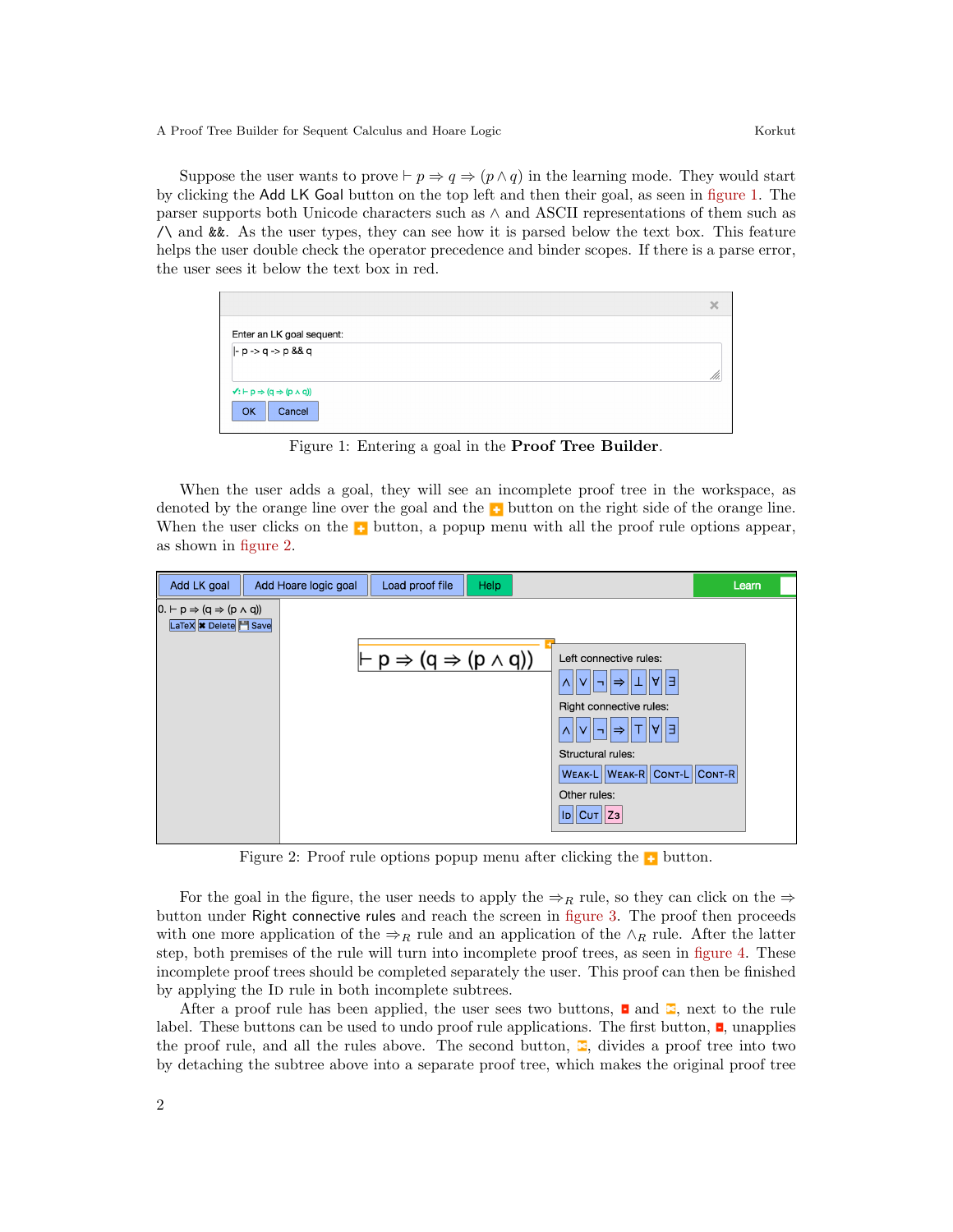Add LK goal Add Hoare logic goal Load proof file Help Learn  $0. \vdash p \Rightarrow (q \Rightarrow (p \land q))$ LaTeX **\*** Delete H Save  $\frac{\overline{p \vdash q \Rightarrow (p \land q)}}{\vdash p \Rightarrow (q \Rightarrow (p \land q))} \rightarrow n \square$ 

<span id="page-2-0"></span>Figure 3: Incomplete proof tree after one rule application.



<span id="page-2-1"></span>Figure 4: Two incomplete premise proof trees.

incomplete. A detached proof tree can be dragged and dropped onto the incomplete end of another proof tree to reattach.

The demonstration we have given above shows the *learning mode* of the **Proof Tree** Builder. The user can switch to the *automation mode* by clicking the switch at the top right corner. In the automation mode, clicking on the  $\bullet$  button to apply a new rule will only show the relevant buttons. For a sequent calculus proof, the relevant buttons are the rules for the outermost conjunctives for both sides of a sequent, the structural rules, the cut rules, and the automation buttons, as seen in [figure 5.](#page-2-2) For a Hoare logic proof, the relevant buttons are the rule for the immediate command and the logical rules.



<span id="page-2-2"></span>Figure 5: The automation mode hides the buttons for the sequent calculus proof rules that are impossible to apply.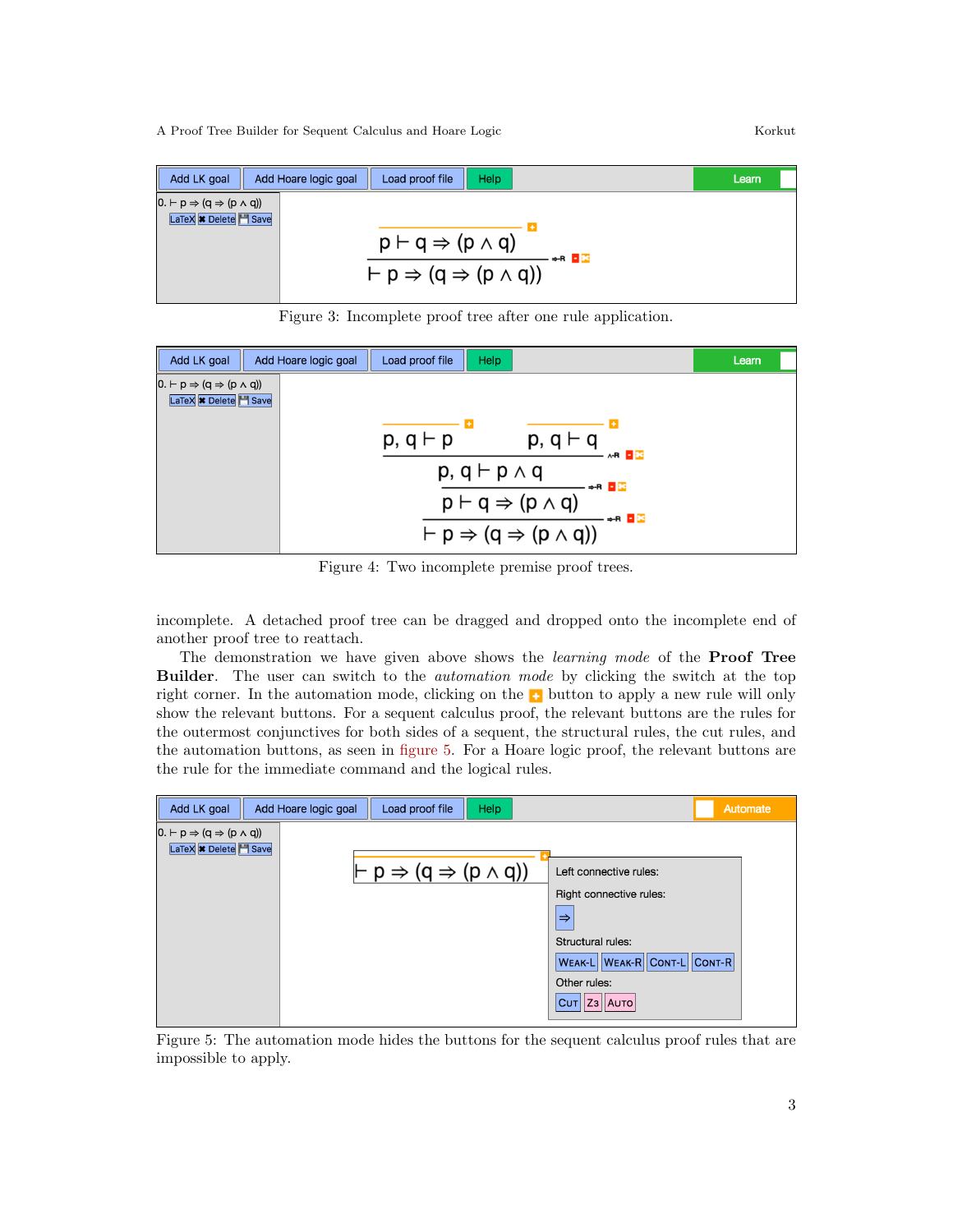In the automation mode, there is a new button, the Auto button, that does not appear in the learning mode. This button performs a primitive proof search. For the goal in [figure 5,](#page-2-2) the Auto button can actually generate the entire proof tree. [Subsection 3.1](#page-3-0) discusses the extent of its capabilities.

There is another button called Z3, which provides a different kind of automation. It runs the Z3 theorem prover [\[4\]](#page-6-2) on the goal, and if Z3 proves validity, our tool discharges the goal and draws a green line over the goal. If Z3 can find a countermodel, our tool shows it to the user, as seen in [figure 7.](#page-3-1) [Subsection 3.2](#page-4-0) discusses this feature in more detail.

[Figure 6](#page-3-2) shows a simple Hoare logic proof with a consequence rule application. The first premise of the consequence rule is a sequent calculus goal inside a Hoare logic proof tree. However, our sequent calculus rules cannot interpret functions and relations on numbers, so the user has to use the Z3 pseudo-axiom to check the numeric equality goal.



<span id="page-3-2"></span>Figure 6: Applying the Z3 pseudo-rule in a simple Hoare logic example.

| $23 - 83$<br>$f(x) = f(y) \vdash x = y$                                     |       |             |  |  |
|-----------------------------------------------------------------------------|-------|-------------|--|--|
|                                                                             |       |             |  |  |
| Z3 says no to the goal $f(x) = f(y) + x = y$ .<br>Here is a counterexample: |       |             |  |  |
| Term                                                                        | ٧     |             |  |  |
| Term                                                                        | x     | Ø           |  |  |
| Function                                                                    | $f_1$ | $(x!0)$ + 2 |  |  |
| OK                                                                          |       |             |  |  |

<span id="page-3-1"></span>Figure 7: Z3 generating a countermodel for the given goal.

### 3 Design choices

#### <span id="page-3-0"></span>3.1 Automation

The automation button is not very clever; it merely applies available rules in a specific order. It gets stuck when a rule can be applied to multiple formulas in a sequent. For example, a propositional sequent such as  $p \Rightarrow q, p \Rightarrow r, p \vdash q$  should be easily provable, but our prover needs to know which of the formulas the user would like to apply the  $\Rightarrow_L$  rule to. This choice can lead to different proof trees, so our automation system does not make that choice, it just stops instead.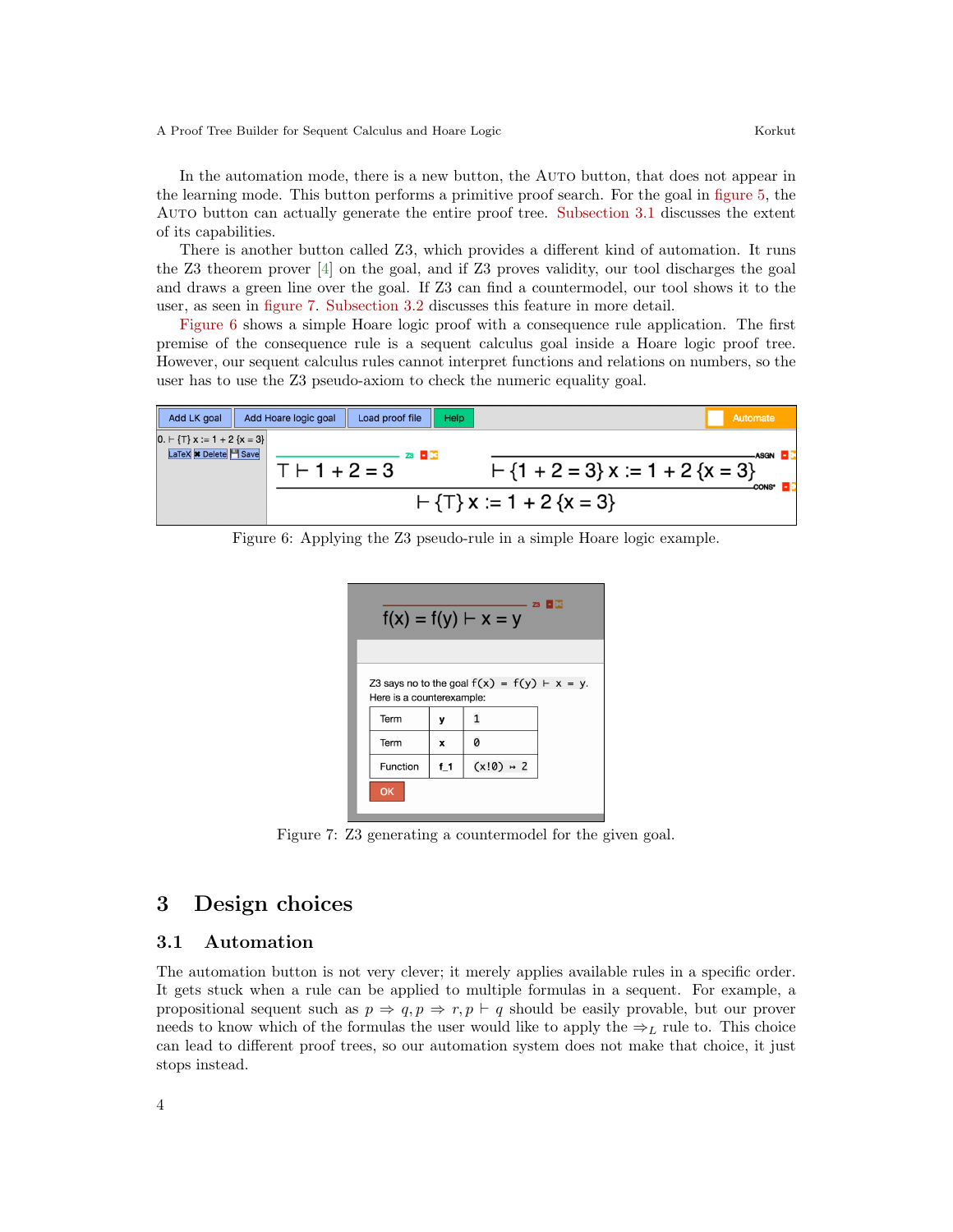This limitation can be justified as a pedagogical choice: if the students can automate more of the proof, they may take that option more often and end up learning less. There is value, however, in implementing more automation features as a way to provide hints to the user. We may choose to implement some of the existing work on such techniques  $[21, 20, 6]$  $[21, 20, 6]$  $[21, 20, 6]$  $[21, 20, 6]$  $[21, 20, 6]$  in the future.

#### <span id="page-4-0"></span>3.2 Z3 integration

The homework assignments in our automated reasoning course [\[13\]](#page-6-6) include writing proof trees for propositional and first-order sequents, and Hoare triples for programs that handle integer arithmetic. For sequents, proof trees are easily constructable, but Hoare triples involving integer arithmetic requires proof rules for equality and arithmetic operations. Our theorem prover does have integers and arithmetic operators in terms, but it does not have proof rules for arithmetic function evaluation or the equality relation. We do not want to leave these goals unchecked. Therefore we added a new *pseudo-axiom* to our tool, called the Z3 rule. When applied, this rule encodes negation of the the sequent at hand in the SMT-LIB language [\[1\]](#page-6-7), runs the Z3 theorem prover [\[4\]](#page-6-2) and looks for countermodels. If there are no countermodels, the goal is valid.

The Z3 rule is not a proof rule, it is merely a way for us to "hand-wave" these proofs after checking if these sequents are valid modulo a theory. We make it clear to the user that this rule is not a formal proof rule; we are flouting the distinction between provability and validity on purpose.

We made this pedagogical choice because adding all the rules for equality and arithmetic operations (and other operations if we extend other data types) would have cluttered the proof assistant's interface and obscured the focus of these homework assignments. We would rather spend most of our time teaching the essentials of Hoare logic than get bogged down in details of equality and arithmetic operations.

The Z3 rule is also useful when the student is not sure if the goal they are trying to prove is valid in the first place. By applying the Z3 rule, they can find out if the goal is valid, and get a countermodel if it is not.

# 4 Related Work

Logitext [\[22\]](#page-6-8) is one of the pioneers in web-based graphical proof assistants. It is a proof assistant for sequent calculus, where the user applies rules by clicking on a formula in the sequent. This interface can be confusing for new users, since their clicks change the proof state in cryptic ways. It can also be too easy once the user learns how to use the system, since they can keep clicking on random formulas until the proof is finished. Our system, in comparison, requires the user to explicitly pick a proof rule in individual rule steps.

The Sequent Calculus Trainer [\[7,](#page-6-9) [8\]](#page-6-10) is a tool developed at the University of Kassel, and it has similar features to the **Proof Tree Builder**. We were not aware of their tool when we were developing ours, but we were pleasantly surprised to find similarities. However, there are some significant differences. Their tool is written in Java and requires installation, while our tool is written in JavaScript and runs in the browser, with no need for installation. Their tool only handles sequent calculus for first-order and propositional logic, while our tool handles Hoare logic as well. Both tools use Z3 to check for validity but our tool also presents countermodels for invalid goals to the user, as seen in [figure 7.](#page-3-1) In these respects, we believe our tool improves on their work.

The Sequent Calculus Trainer requires the user to pick a formula or subformula in the sequent and then to press a rule button. In contrast, our tool has adapted a different user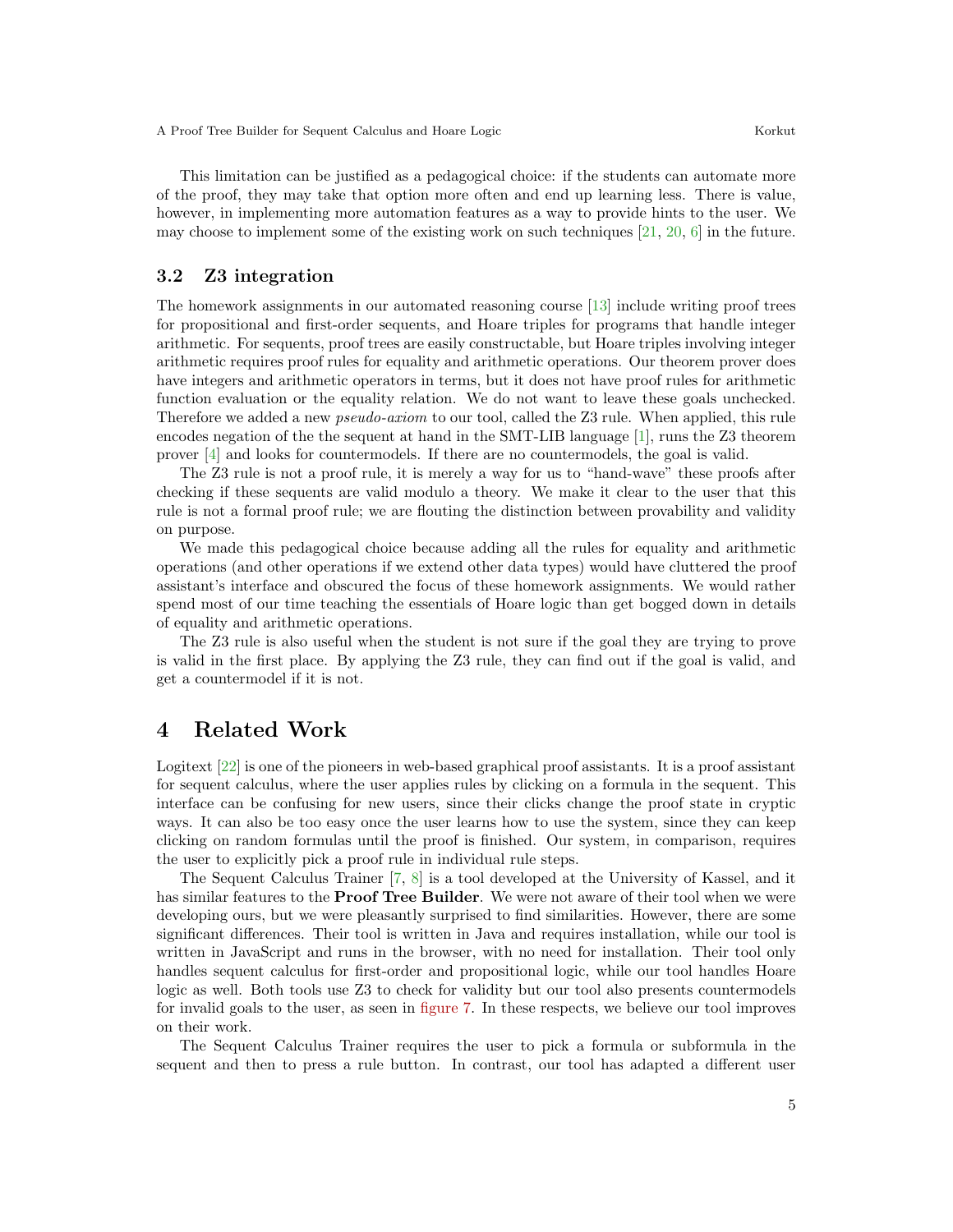interface to apply rules. Our tool has the **button** next to incomplete proof trees, inspired by the hole-driven development style of theorem proving of the ALF proof editor [\[15\]](#page-6-11), Epigram [\[16\]](#page-6-12) and Agda [\[18\]](#page-6-13). Once the user presses  $\Box$  and clicks on a proof, they do not have to pick which formula in the sequent the rule applies to, unless it is ambiguous, in which case they receive a prompt to pick which formula they mean. If a user of their tool picks a subformula inside a formula in the sequent and tries to apply a rule, they see warning message that explains that rules can only be applied to top-level formulas. Their tool is pedogically useful in the small, because it requires the user to have a better understanding of how the rules work, but ours is more pedagogically useful in the large, because it allows students to move fast enough to prove interesting theorems.

There are pedagogical tools for other calculi as well. Panda [\[9\]](#page-6-14) is a proof assistant for natural deduction that allows building proof trees by backward or forward reasoning, with no automation, but with a similar graphical interface to the Sequent Calculus Trainer. NaDeA [\[19\]](#page-6-15) is another natural deduction proof assistant; it lets the users write structured list style [\[12\]](#page-6-16) proofs. Its syntax, semantics, and proof system are all formalized in the Isabelle proof assistant [\[17\]](#page-6-17), so students can see "behind the scenes", dig into the definitions all the way down, and verify the resulting proof in Isabelle. "Click and coLLecT" [\[3\]](#page-6-18) is a tool for linear logic proofs, with almost the same interface as Logitext.

There are also projects that focus on a drag-and-drop model of building proofs [\[14,](#page-6-19) [2,](#page-6-20) [5\]](#page-6-21). Unlike our tool, these systems focus on gamification and appealing graphics.

# 5 Conclusion

The Proof Tree Builder has been used in the automated reasoning course at Princeton University [\[13\]](#page-6-6). The students were given the options to either use the **Proof Tree Builder** or write their proof trees by hand. Everyone used the **Proof Tree Builder** and almost everyone got full points on the problems. There were no incorrect proofs, but some students incorrectly identified valid formulas as invalid and tried to produce a countermodel. The students did not ask any questions on the course discussion page about how to use the tool, which the professor thought was a data point in favor of our tool being easy to use. At first, the professor wondered whether the tool would ultimately decrease comprehension, since students can "button-mash" instead of understanding the calculus, but the results for relevant questions on the midterm exam were similar to the previous year's scores, indicating that student comprehension was intact. The professor reports that he plans to use the Proof Tree Builder again next year.

The **Proof Tree Builder** was born out of our frustrations writing proof trees in LATEX or on paper by hand. We resolved these frustrations by providing an intuitive interface to build proof trees for sequent calculus and Hoare logic and to learn these proof systems. We enhanced our system with automation features and we added Z3 support to confirm the validity of goals and to generate counterexamples for invalid goals.

# 6 Acknowledgments

I want to thank Anastasiya Kravchuk-Kirilyuk and John Li for their contributions to the development of the project, Anna Blech and Andrew W. Appel for their comments on the paper, and Zachary Kincaid for using our tool in his course.